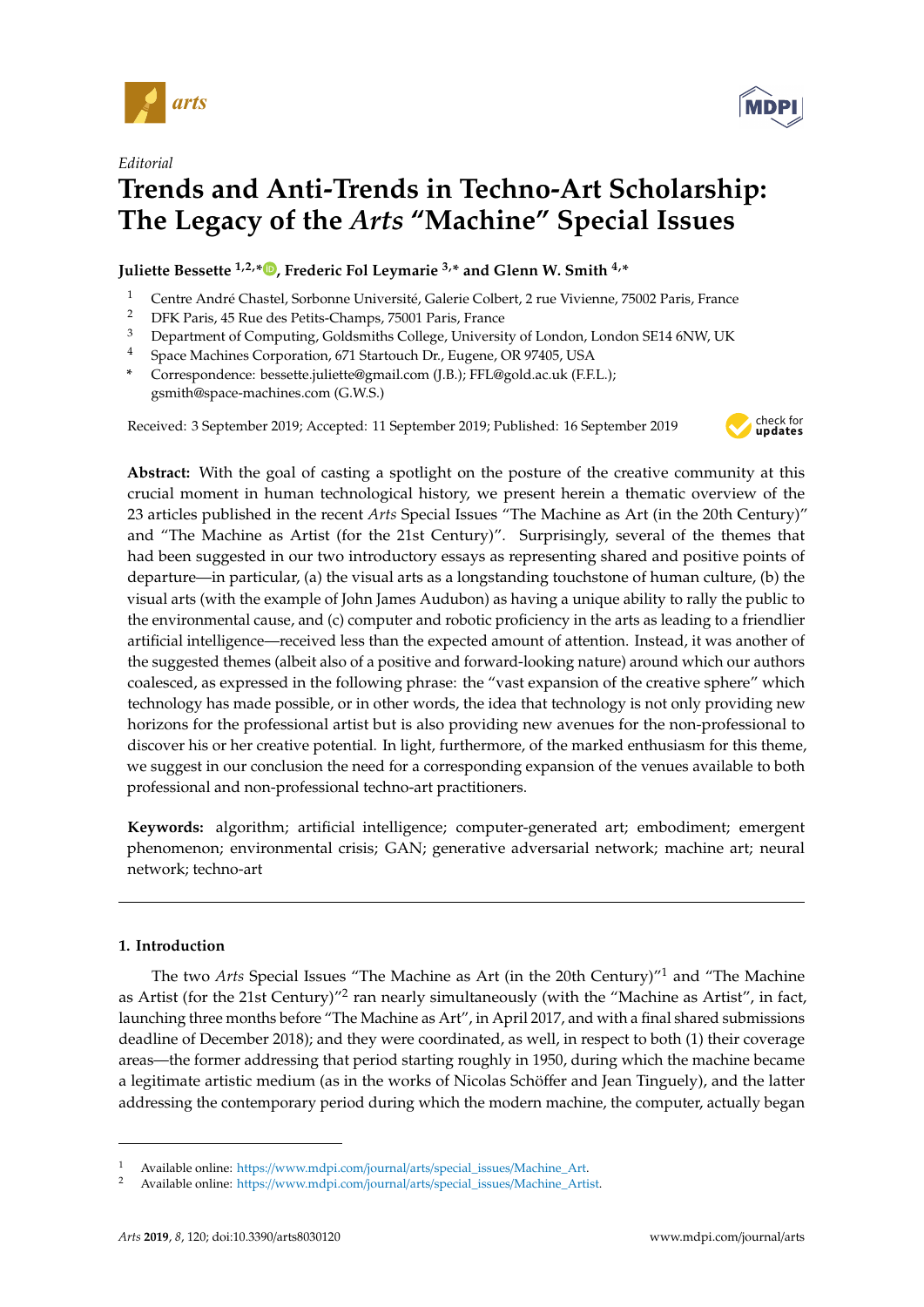to participate in the creative process—and (2) their editorial approach, with the inaugural article in each Special Issue being an essay by the guest editor or editors setting out its scope and suggesting some potential themes as representing shared and positive points of departure.

Given, moreover, the interdisciplinary and speculative nature of the subject, a special effort was made to reach out beyond the art history community and to transcend the bounds of the typical research article. The results were most gratifying: the two Special Issues attracted a total of 23 articles, essays, and interviews by a variety of artists, art historians, engineers, and scientists, with many of them being notable individuals in their respective fields. $3$  As such, the topics that they chose to pursue throw a spotlight on the posture of the creative community at this crucial moment in human technological history, and so, there follows a straightforward thematic overview of the two Special Issues. It must be stressed, however, that this should in no way serve as a substitute for a reading of the individual articles themselves, each of which—and to whatever extent our subject themes have been dealt with—reflects its author's or authors' hard-won insights.

#### **2. Suggested Themes**

With the understanding that humankind finds itself in an unprecedented situation—facing a technological future which is at once beckoning and frightening but at the same time sustained for the

Agüera y Arcas, B. Art in the Age of Machine Intelligence. Available online: http://[www.mdpi.com](http://www.mdpi.com/2076-0752/6/4/18)/2076-0752/6/4/18. Audry, S.; Ippolito, J. Can Artificial Intelligence Make Art without Artists? Ask the Viewer. Available online: https://[www.mdpi.com](https://www.mdpi.com/2076-0752/8/1/35)/2076-0752/8/1/35.

Broeckmann, A. The Machine as Artist as Myth. Available online: https://[www.mdpi.com](https://www.mdpi.com/2076-0752/8/1/25)/2076-0752/8/1/25.

Gülzow, J.M.; Grayver, L.; Deussen, O. Self-Improving Robotic Brushstroke Replication. Available online: https://[www.mdpi.com](https://www.mdpi.com/2076-0752/7/4/84)/2076-0752/7/4/84.

LaViers, A.; Cuan, C.; Maguire, C.; Bradley, K.; Brooks Mata, K.; Nilles, A.; Vidrin, I.; Chakraborty, N.; Heimerdinger, M.; Huzaifa, U.; McNish, R.; Pakrasi, I.; Zurawski, A. Choreographic and Somatic Approaches for the Development of Expressive Robotic Systems. Available online: http://[www.mdpi.com](http://www.mdpi.com/2076-0752/7/2/11)/2076-0752/7/2/11.

Lijn, L. Accepting the Machine: A Response by Liliane Lijn to Three Questions from *Arts*. Available online: http://[www.mdpi.com](http://www.mdpi.com/2076-0752/7/2/21)/2076-0752/7/2/21.

Mazzone, M.; Elgammal, A. Art, Creativity, and the Potential of Artificial Intelligence. Available online: https://[www.mdpi.com](https://www.mdpi.com/2076-0752/8/1/26)/2076-0752/8/1/26.

Rolez, A. The Mechanical Art of Laughter. Available online: https://[www.mdpi.com](https://www.mdpi.com/2076-0752/8/1/2)/2076-0752/8/1/2.

<sup>3</sup> In alphabetical order by lead author.

Ballet, N. Survival Research Laboratories: A Dystopian Industrial Performance Art. Available online: https://[www.mdpi.](https://www.mdpi.com/2076-0752/8/1/17) com/[2076-0752](https://www.mdpi.com/2076-0752/8/1/17)/8/1/17.

Bessette, J. The Machine as Art (in the 20th Century): An Introduction. Available online: http://[www.mdpi.com](http://www.mdpi.com/2076-0752/7/1/4)/2076- [0752](http://www.mdpi.com/2076-0752/7/1/4)/7/1/4.

Carter, R. Waves to Waveforms: Performing the Thresholds of Sensors and Sense-Making in the Anthropocene. Available online: https://[www.mdpi.com](https://www.mdpi.com/2076-0752/7/4/70)/2076-0752/7/4/70.

Edmonds, E. Algorithmic Art Machines. Available online: http://[www.mdpi.com](http://www.mdpi.com/2076-0752/7/1/3)/2076-0752/7/1/3.

Edmonds, E. Communication Machines as Art. Available online: https://[www.mdpi.com](https://www.mdpi.com/2076-0752/8/1/22)/2076-0752/8/1/22.

Hertzmann, A. Can Computers Create Art? Available online: http://[www.mdpi.com](http://www.mdpi.com/2076-0752/7/2/18)/2076-0752/7/2/18.

LaViers, A. Ideal Mechanization: Exploring the Machine Metaphor through Theory and Performance. Available online: https://[www.mdpi.com](https://www.mdpi.com/2076-0752/8/2/67)/2076-0752/8/2/67.

Lomas, A. On Hybrid Creativity. Available online: http://[www.mdpi.com](http://www.mdpi.com/2076-0752/7/3/25)/2076-0752/7/3/25.

Moura, L. Robot Art: An Interview with Leonel Moura. Available online: http://[www.mdpi.com](http://www.mdpi.com/2076-0752/7/3/28)/2076-0752/7/3/28.

Nechvatal, J. Before and Beyond the Bachelor Machine. Available online: https://[www.mdpi.com](https://www.mdpi.com/2076-0752/7/4/67)/2076-0752/7/4/67.

Simmons, S. Drawing in the Digital Age: Observations and Implications for Education. Available online: https://[www.mdpi.com](https://www.mdpi.com/2076-0752/8/1/33)/2076-0752/8/1/33.

Smith, G.W.; Leymarie, F.F. The Machine as Artist: An Introduction. Available online: http://[www.mdpi.com](http://www.mdpi.com/2076-0752/6/2/5)/2076-0752/6/2/5.

Smith, G. W. An Interview with Frieder Nake. Available online: https://[www.mdpi.com](https://www.mdpi.com/2076-0752/8/2/69)/2076-0752/8/2/69.

Still, A.; d'Inverno, M. Can Machines Be Artists? A Deweyan Response in Theory and Practice. Available online: https://[www.mdpi.com](https://www.mdpi.com/2076-0752/8/1/36)/2076-0752/8/1/36.

Tosa, N.; Pang, Y.; Yang, Q.; Nakatsu, R. Pursuit and Expression of Japanese Beauty Using Technology. Available online: https://[www.mdpi.com](https://www.mdpi.com/2076-0752/8/1/38)/2076-0752/8/1/38.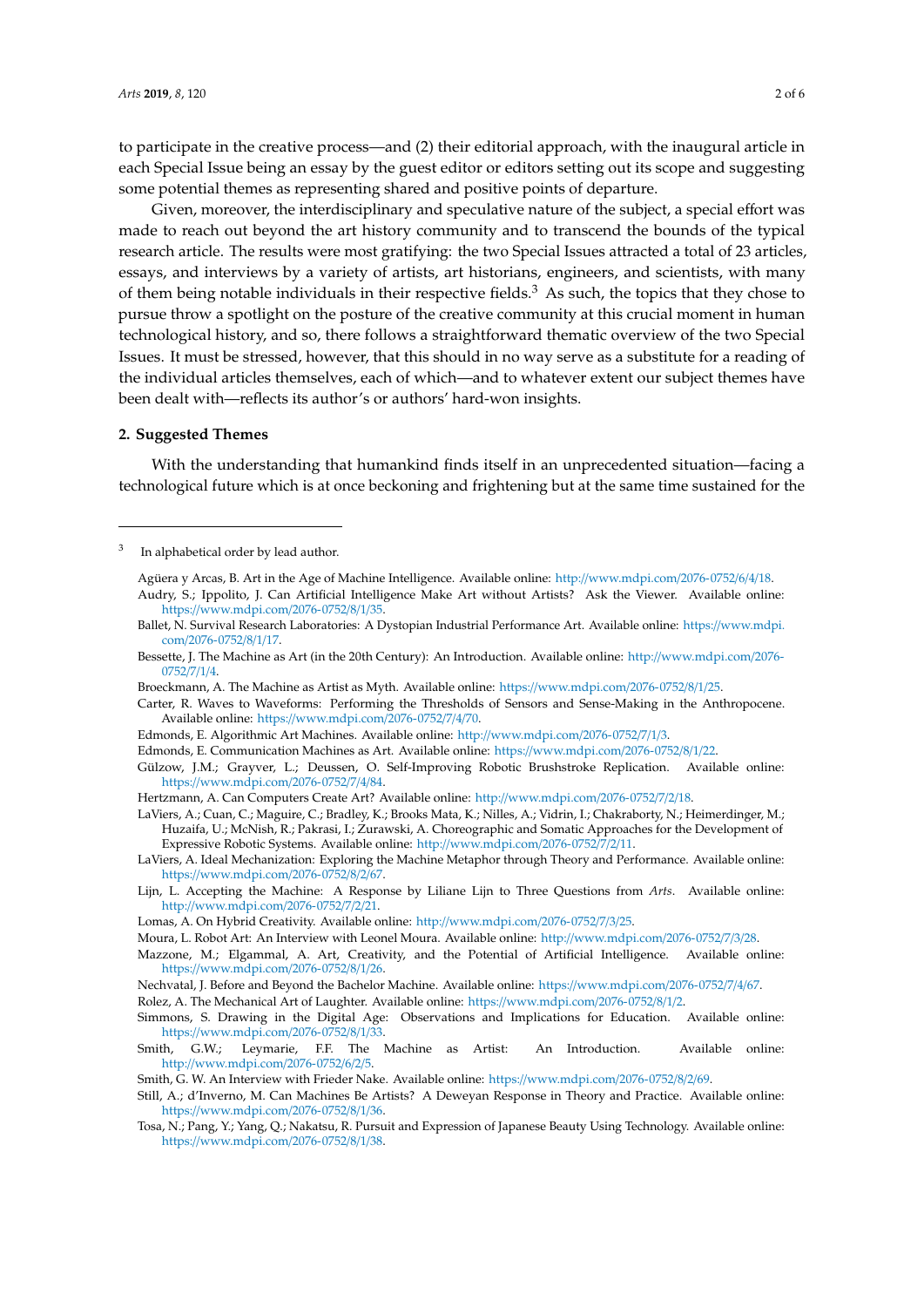fore seeable part of that future by planetary ecosystems under grave threat  $4$ —it seemed advisable to us as editors to go beyond a mere posing of the question, "Where do we stand, artistically and otherwise, vis-à-vis our machines?", by suggesting some themes in our respective introductory essays which would convey not only the gravity of the situation but also the possibility of positive action:

- The visual arts—and, by implication, the performing arts—as longstanding touchstones of human culture and thus of inestimable value as we face a flood tide of technology;
- The visual arts, amidst this same flood of technology, as having a unique ability to rally the public to the environmental cause;
- Computer and robotic proficiency in the arts as leading to a friendlier technology in general and, in particular, to a friendlier artificial intelligence, i.e., a technology informed by the cultural and human-centric approach of artists;
- Technology as fostering a "vast expansion of the creative sphere", i.e., as providing new creative opportunities for both professional and non-professional artists.

Surprisingly, the first three of these themes (Table  $1)^5$  $1)^5$  received less than the expected amount of attention from our authors; and indeed, we as editors cannot avoid expressing some disappointment at their relative neglect. As society searches for some footing amidst the onslaught of technology, for example, one might suppose that the visual arts, which have existed in recognizable form for some 30 centuries [\(Gombrich](#page-5-0) [1996\)](#page-5-0), would receive more notice on that account. Similarly, and amidst this same flood of technology, an apparent reluctance to embrace the utility of the visual arts in celebrating the natural world is likewise a mystery, although we might have done well to have used Ansel Adams as an example (Figure [1\)](#page-3-0)—he of Sierra Club fame—in addition to John James Audubon. Even more puzzling was the following question: why is there not more interest in the idea that learning how to build aesthetic pathways into software (e.g., a sense of harmony and balance, attention to detail, and a concern also for the "big picture") is also a vital step in the creation of a human-friendly artificial intelligence?

| The Machine as Artist (for the 21st Century).    |                           |                             |
|--------------------------------------------------|---------------------------|-----------------------------|
| <b>Theme</b>                                     | <b>Number of Articles</b> |                             |
| Expansion of the creative sphere via technology  | 20                        | <b>XXXXXXXXXXXXXXXXXXXX</b> |
| Human/machine partnership in art production      | 14                        | <b>XXXXXXXXXXXXXX</b>       |
| The algorithm as a significant factor            | 11                        | <b>XXXXXXXXXXX</b>          |
| Artificial intelligence as a significant factor  | 11                        | <b>XXXXXXXXXXX</b>          |
| Aesthetics as leading to a friendlier technology |                           | <b>XXXXXXXX</b>             |

Algorithmization/technification of society as a concern 8  $\times$  xxxxxxxx Traditional visual arts as a phenomenon of long duration 5 ××××× Emergent phenomenon as a significant factor 5 ××××× Embodied experience as critical to our understanding 5 ××××× Machine as medium (in traditional sense of the word)  $4 \times x \times x$ Machine art as healthy challenge to human imagination 4 ××××

Machine as producing legitimate art  $\begin{array}{ccc} 4 & 3 & \times \times \times \times \\ 2 & 3 & \times \times \times \end{array}$ Art as contributing to protection of the environment 3  $\times$   $\times$   $\times$ 

<span id="page-2-0"></span>**Table 1.** Major themes of the two *Arts* Special Issues "The Machine as Art (in the 20th Century)" and  $^{\prime\prime}$ The Machine as Artist (for the 21st Century)".

Yet, such concerns are all but swept away in considering the outpouring of thought and enthusiasm given by our authors to the theme expressed in the following phrase: the "vast expansion of the creative

As we are reminded by Teilhard [de Chardin](#page-5-1) [\(1969\)](#page-5-1), we still have "feet of clay".

<sup>5</sup> The complete "Machines Special Issues Thematic Analysis" on which Table [1](#page-2-0) is based and consisting of an article-specific breakdown of addressed themes, has been made available in the Supplementary Materials; however, it must be emphasized again that this beakdown was done on a discursive rather then rigorously logical basis, and that, in any event, all such systems of categorization are inherently problematical.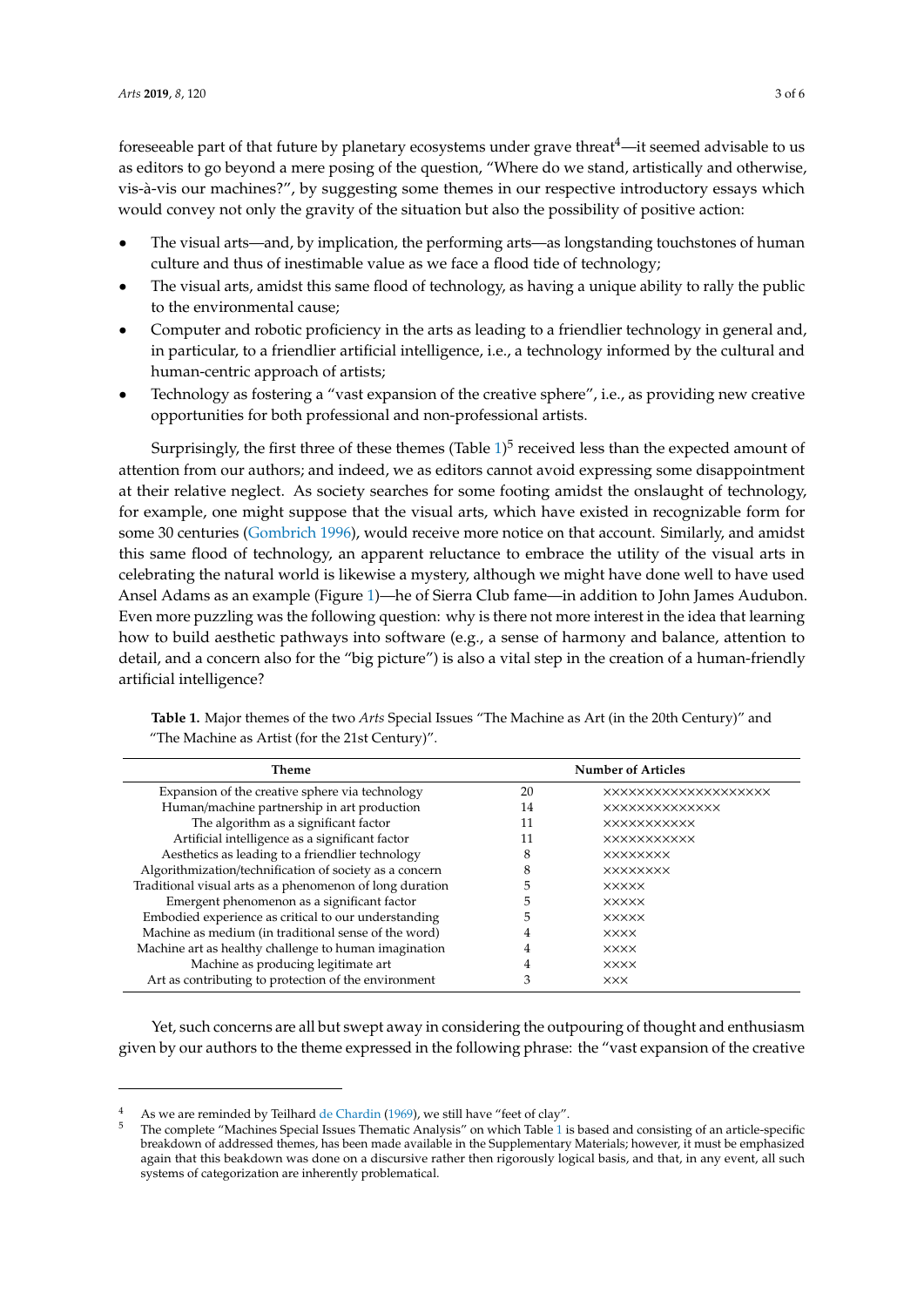sphere" which technology has made possible.<sup>6</sup> As set forth, for example, in a pair of definitive essays by two of our most prominent contributors, the technology of photography was initially seen as a threat to the visual article in portraiture in portraiture in portraiture in portraiture in portraiture in portraiture in por to the visual arts; and indeed, it did have a negative impact on portraiture and landscape painting.<br>In the long run, however, the scope of the scope of the visual article by the scope of the visual article by t In the long run, however, the scope of the visual arts was in fact enlarged by this new technology, and in more or less obvious ways: with respect to the latter, the challenge posed to representational pushed artists in new directions and thus helped give rise to absorption of the latter of the directions and thus helped painting pushed artists in new directions and thus helped give rise to abstraction and expressionism;<br>in a more of the contract in a more of the contract is now recognized as one of the contract in a more of the and in a more obvious manner, photography itself is now recognized as one of the fine arts, and in which capacity it has allowed a huge new capacity it has allowed a huge new capacity individuals to discover and the method which capacity it has allowed a huge new cadre of individuals to discover themselves as artists, at both<br>the professional and and annual amateur of the professional and amateur and amateur of the professional and am the professional—e.g., the aforementioned Ansel Adams—and amateur levels. This process, moreover, can be expected to repeat its line of the particular to refer in particular to repeat its line of the particular to refer in can be expected to repeat itself, and here, we refer in particular to neural net-based image generation:<br>describes and the state of our flagship estate and the state of our flagship estate and describe and describe another of our flagship essays, for example, describes a generative adversarial network (GAN) system which might allow a new generation of individuals to individuals to individuals to individuals to individuals to individu which might allow a new generation of individuals to discover their creative potential by empowering version our current our current our current our current our current our current our current our current our current our c them to curate image collections beyond our current power of imagining. power of imagining. definitive which icentified by this made possible. This set forth, to example, in a pair of definitive essays

In truth, such was the enthusiasm accorded this theme—with no less than 20 of our 23 articles In truth, such was the enthusiasm accorded this theme—with no less than 20 of our 23 articles touching upon it in some fashion—that, in retrospect, it must be admitted that this was a subject to the state of that that this was a subject that our authors were ready to take up even in advance of our introductory essays. We are obliged, in turn, to inquire as to what deeper intuitions on their part might be thereby represented; and an turn, to inquire as to what deeper intuitions on their part might be thereby represented; and an answer readily presents itself: while perhaps ignoring a technologically-mediated environmental answer readily presents itself: while perhaps ignoring a technologically-mediated environmental crisis, have not our authors chosen to weigh in on a parallel crisis, namely, the challenge posed by crisis, have not our authors chosen to weigh in on a parallel crisis, namely, the challenge posed by the machine to the human psyche? In choosing to emphasize the positive side of the equation—i.e., the machine to the human psyche? In choosing to emphasize the positive side of the equation—i.e., the idea that technology could help each of us reach our full creative potential (or, to use a term the idea that technology could help each of us reach our full creative potential (or, to use a term employed by author Blaise Agüera y Arcas, the idea that technology will at last "democratize" artistic employed by author Blaise Agüera y Arcas, the idea that technology will at last "democratize" artistic production, such that it is no longer the province of an elite few [\(Agüera y Arcas](#page-5-2) [2017\)](#page-5-2))—have they production, such that it is no longer the province of an elite few (Agüera y Arcas 2017))—have they not also implicitly acknowledged its opposite (and this is perhaps something to keep in mind as we contemplate the unrest being experienced in some of our industrialized Western countries): the fear felt variation of the fear felt by many that they will be increasingly in competition with computers and robots for their respective by many that they will be increasingly in competition with computers and robots for their respective positions within society?

<span id="page-3-0"></span>

**Figure 1.** *The Tetons and the Snake River*, by Ansel Adams, 1942 (Public domain image). **Figure 1.** *The Tetons and the Snake River*, by Ansel Adams, 1942 (Public domain image).

<sup>6</sup> Or—in the original French—"une large ouverture de la sphère créative" [\(Bessette](#page-5-3) [2018\)](#page-5-3).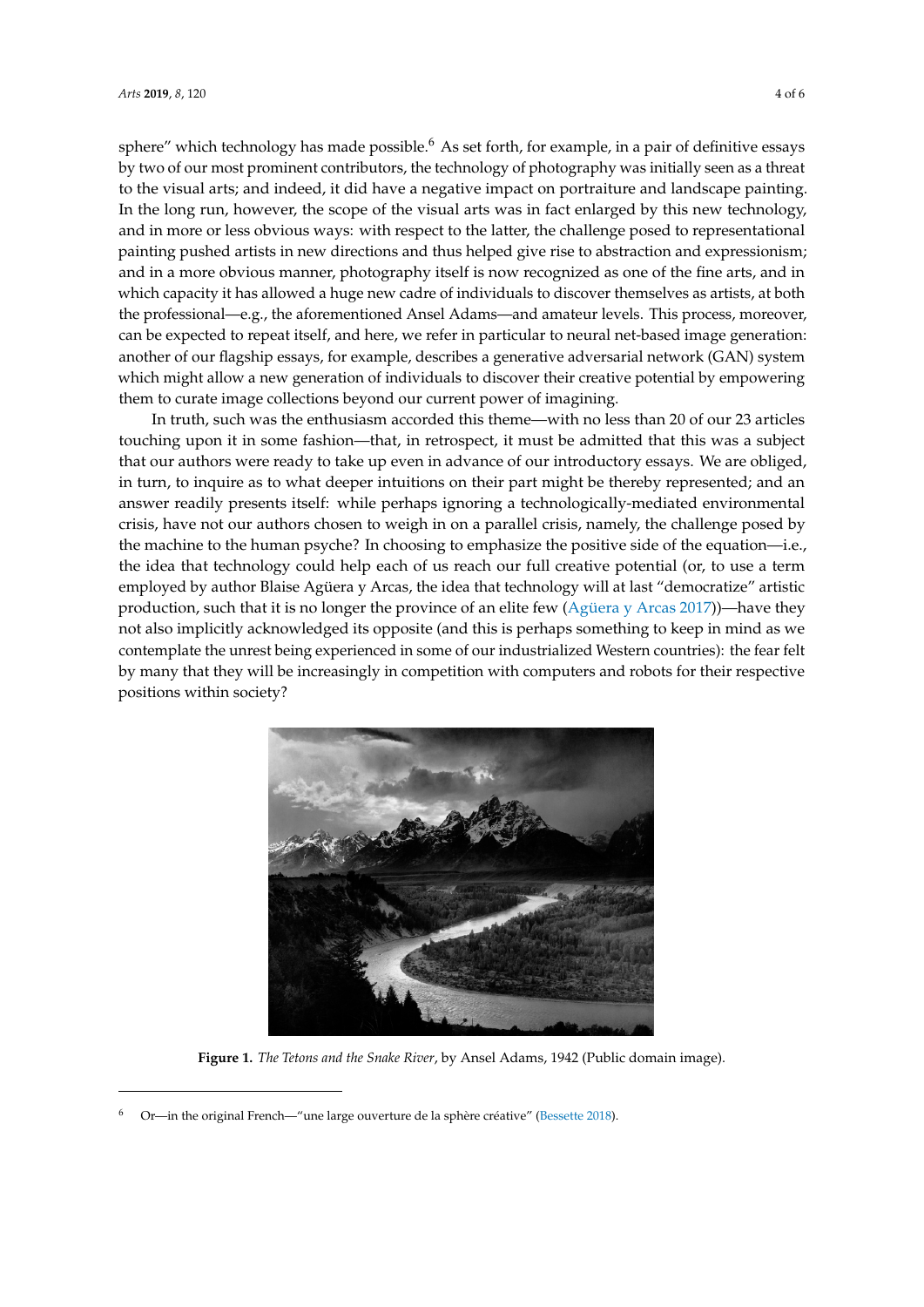### **3. Other Themes**

Returning now to Table [1](#page-2-0) (and with the understanding that this is a discursive rather than a logically rigorous categorization), it can be seen that there are several other themes that gained a significant degree of traction among our authors, as elucidated in several noteworthy articles:

- The idea that human–computer partnerships can yield impressive artistic results (this is a subset of the "expansion of the creative sphere");
- The algorithm as a significant factor in current techno-art production, it being understood that, from a purely technical standpoint, this is what we are really talking about in most discussions involving the computer and/or artificial intelligence;
- Artificial intelligence as a significant factor in current techno-art production (and which, for the purposes of these Special Issues, might have been better referred to as "machine intelligence");
- The algorithimization/technification—or, to put it more bluntly, the de-humanization—of society as a concern;
- Emergent phenomenon—i.e., the ability of relatively simple systems to exhibit relatively complex behaviors, as with robot swarms or the current crop of AI algorithms—as another significant factor in current techno-art production;
- Embodied experience as critical to our understanding, i.e., the idea that the efficient organism—or robot—is best modeled as a system in which sensation, computation, and action are treated as a continuum rather than according to a Cartesian body–mind duality, and hence the utility of bringing the embodied arts such as dance into the picture when designing complex systems;
- The machine as a medium in the traditional sense of the word;
- Machine art as posing a healthy challenge to the human imagination (this is also a subset of the "expansion of the creative sphere");
- The machine as able to produce legitimate art.

The last of these, in that it represents the theoretical crux of our two Special Issues, demands some additional commentary; and in fact, at least two of our contributions describe systems for which the claim is made that they are capable, and on an essentially independent basis, of producing original and not-insignificant works of art. These, to be sure, are in both cases abstract paintings—on the one hand, produced by micro-robot swarms via the aforementioned (and quite real) phenomenon of emergence and, on the other, by the similarly aforementioned GAN system, as a function of it having pre-digested multiple works by human abstract artists; and the results—to the eye, at least (i.e., without rehearsing the several technical and philosophical discussions that our Special Issues have been fortunate enough to have attracted)—are truly impressive.

## **4. Conclusions**

We would like to dedicate our conclusion to a single topic, as justified by its gravity: if we accept the idea that technology will continue to "expand the creative sphere"—and that this is an antidote to its disruptive tendencies—then it would seem to behoove us to advocate for the parallel expansion of opportunities for artists, both professional and non-professional, to exhibit works of techno-art. Or, more generally, it would seem to behoove us to advocate for much more exposure in the world art scene for the emerging category of what we could call "machine art": art practices that clearly and deeply engage with machines, including the design and use of software by and for human artists. If we as a society were to follow through with such a program, we might not only discover that the healing influence of artistic creation has in fact been significantly democratized but also that our own machines, in their continued evolution, have been given the opportunity to become friendlier and more human-aware entities.